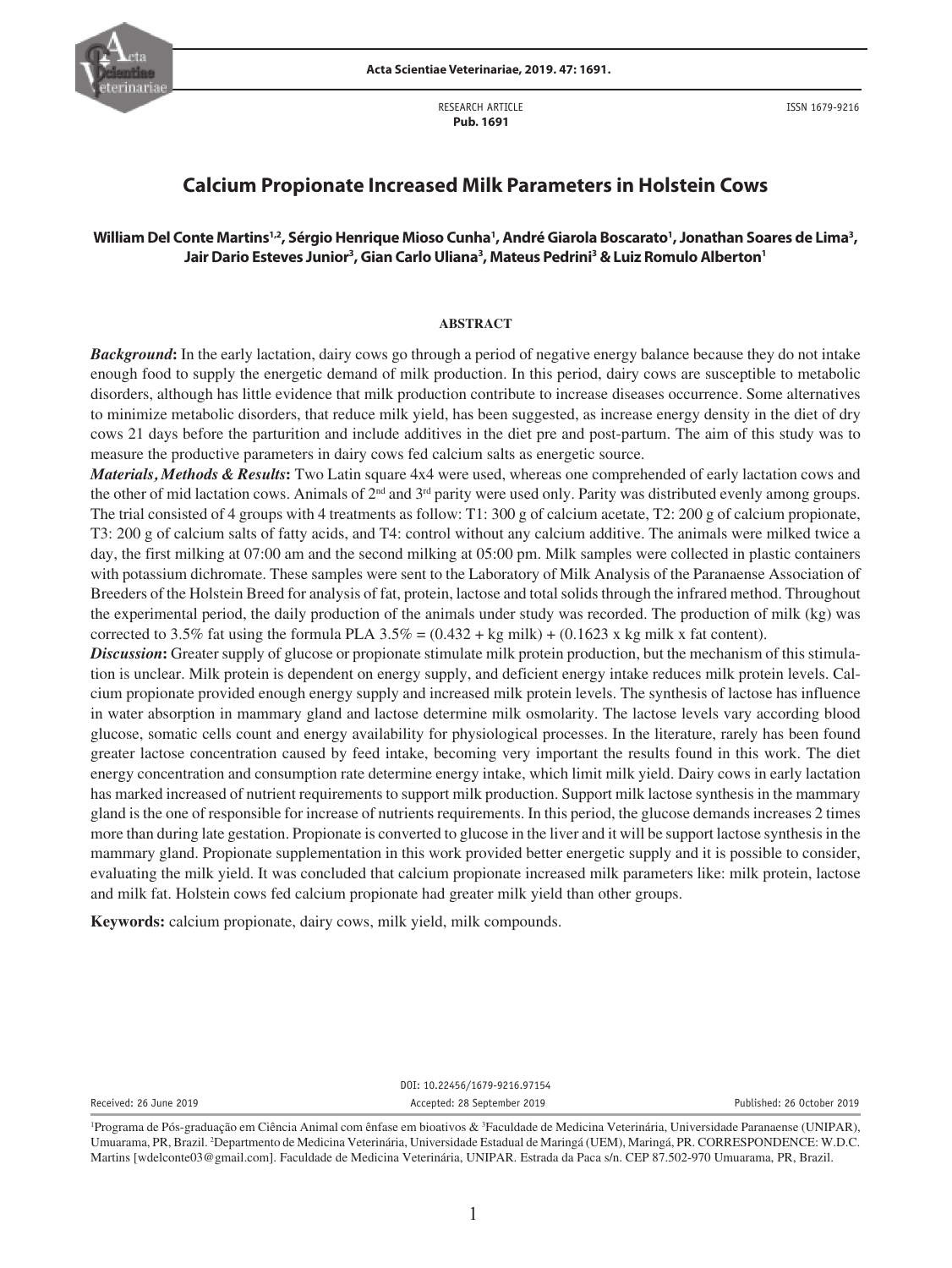## **INTRODUCTION**

In the early lactation, dairy cows go through a period of negative energy balance because they do not intake enough food to supply the energetic demand of milk production [23]. In this period, dairy cows are susceptible to metabolic disorders, although has little evidence that milk production contribute to increase diseases occurrence [4]. Some alternatives to minimize metabolic disorders has been suggested as increase energy density in the diet of dry cows 21 days before the parturition and include additives in the diet pre and post- -partum [11]. In this context, to increase energy density in diet it is used fat supplementation with calcium salts of fatty acid (CSFA). This supplementation has increased milk production of cows in confined systems receiving total mixed ration [26]. Calcium propionate (CP) is other additive used as energetic source. The propionate produced by ruminal fermentation is the main glycogenesis precursors during transition period [21]. Dairy cows fed CP showed higher levels of milk protein, extract non fatty and fat-corrected milk yield to 3.5% [1]. Complementing this work, seek to study de calcium acetate, other additive recently added to ruminants nutrition for reduce metabolic disorders in early lactation, because many tissues use acetate as energy source, in reaction that acetate is converted in Acetyl-coenzyme A within Krebs circle [25]. This statement is true because dairy cows in early lactation feeding CA had lower levels of β-hidroxibutirate (BHBA), concluding that calcium acetate were an important energetic source for dairy cows in early lactation [19]. The aim of this study was to measure the productive parameters in dairy cows fed calcium salts as energetic source.

# **MATERIALS AND METHODS**

#### *Animals and experimental design*

The study was carried out in *campus* 2 of Universidade Paranaense, Umuarama, state of Paraná, Brazil. All procedures in this experiment were approved by the Ethical Committee of Universidade Paranaense. Eight Holstein cows, average body weight 540 +/- 30 kg and 5 years old were used. The animals were allocated in two latin square (4x4). One group had cows that were in their  $7<sup>th</sup>$  lactation day (early lactation). The other group had mid lactation cows (~110 days). There were 4 treatments per group as follow: T1= supplementation with 300 g of calcium acetate obtained from chemical reaction:

 $Ca(OH)2 +2. (CH3COOH) = 2. (CH3COO)$  $Ca + 2.H2O$ ;

The pureness of calcium acetate were checked by the Chemistry Laboratory of Universidade Paranaense. T2= supplementation with 200 g of calcium propionate (Propimpex®)<sup>1</sup>; T3= supplementation with 300 g of calcium salts of fatty acids salts (Megalac-E®) 2 ; T4= Control group without supplementation. Animals were housed in individual pens, the supplementation was added to the concentrated feed offered once a day after morning milking. Animals were milked twice a day at 7 am and 5 pm. The amount of concentrate begun with 5 kg and were increased by 0.5 kg/day until reach the maximum of 8 kg/animal/day and keep the proportion concentrate/bulky 40:60. Silage was given 3 times per day. Feed was weighted before serving and left over feed was calculated. Left over feed were sampled and subjected to bromatological analysis in the Laboratory of Bromatology of Escola Superior de Agricultura Luiz de Queiroz da Universidade de São Paulo. The diet was formulated based on NRC [23] (2001) recommendations for a 540-kg cow to produce 20 kg/day of milk containing 3.4% of milk fat and 3.2% protein. Ingredients and chemical composition of the basal diet are shown in Table 1.

The trial period was 21 days whereas the initial period comprehends of 14 days for adaptation and the remaining 7 days were the sampling period. Samples were collected in the 1<sup>st</sup>,  $3<sup>rd</sup>$ ,  $5<sup>th</sup>$  and  $7<sup>th</sup>$  day of the sampling period.

## *Measurements and collection of samples*

The animals were milked twice a day, the first milking at 07:00 am and the second milking at 05:00 pm. Milk samples were collected in plastic containers with potassium dichromate. These samples were sent to the Laboratory of Milk Analysis of the Paranaense Association of Breeders of the Holstein Breed for analysis of fat, protein, lactose and total solids through the infrared method. Throughout the experimental period, the daily production of the animals under study was recorded. The production of milk (kg) was corrected to 3.5% fat using the formula PLA  $3.5\% = (0.432 + kg)$ milk) +  $(0.1623 \times \text{kg} \text{ milk} \times \text{fat content})$  [5].

## *Calculations and statistical analysis*

The results were obtained after statistical analysis with General Linear Models (GLM) of MiniTab 17<sup>®</sup> [28] with 5% probability in reference to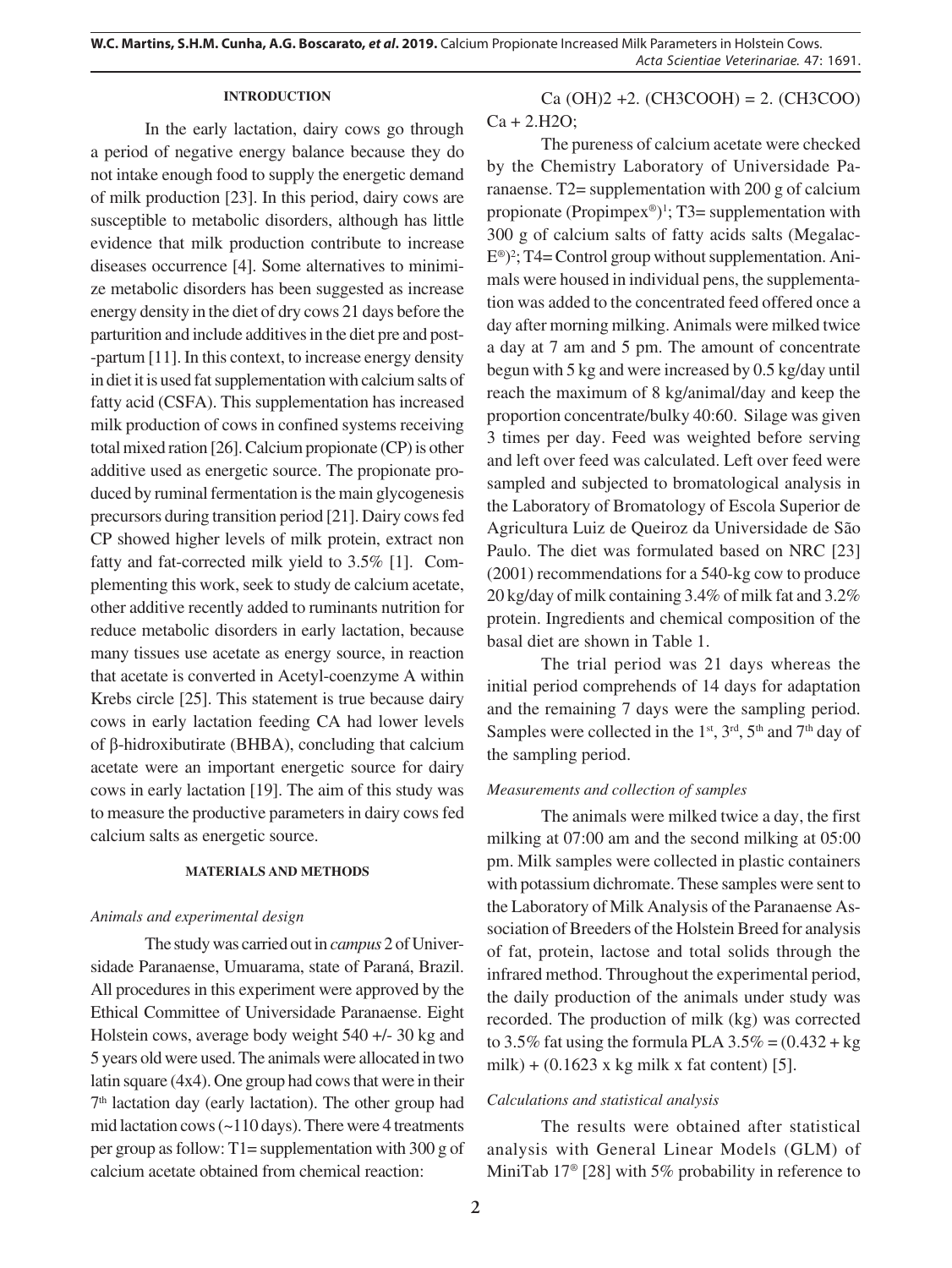the following formula:  $Y = \mu + \alpha + \beta + \gamma(\beta) + p + \varepsilon$ , where  $\mu$  is the general mean,  $\alpha$  is the fixed effect of treatment,  $β$  is the random effect of square,  $γ(β)$  is the random effect of animal within square, p is the random effect of period and ε is the random error. Comparisons between means were performed using Tukey test with 5% probability.

# **RESULTS**

Milk protein was higher in CP and CG than CA and CSFA in early lactation (Table 2). During the mid-lactation, there was significant difference between CP and CSFA (*P* < 0.05). During mid-lactation, lactose levels was higher in CP group than CSFA (Table 2). Dairy cows fed CSFA during mid-lactation had lower levels of milk fat than other groups (*P* < 0.05). During early lactation, CP group had greater levels of milk fat than CG and CSFA groups  $(P < 0.05)$  [Table 2]. Total solids value in the early lactation were higher in CP group than CSFA group. During mid-lactation, this value were higher in CP and GC group than CSFA group (Table 2). During early lactation, dry matter intake (DMI) was lower in CP group (Table 2). During early lactation, fat-corrected milk yield were higher in CP group  $(21,5; P < 0.05)$  than other groups (Table 2). Moreover, fat-corrected milk yield in CA group were higher than CG and CSFA group (18,31 vs 15,67; 15,26). In the mid-lactation, CSFA group presented lower fat-corrected milk yield than other groups.

# **DISCUSSION**

Dairy cows fed CP had greater values of milk protein than CA and CSFA. Greater supply of glucose or propionate stimulate milk protein production, the mechanism of this stimulation is unclear [2]. Milk protein is dependent on energy supply, and deficient energy intake reduces milk protein levels [32], this confirm the results found in this study. Studies reports that dairy cows fed calcium propionate had higher levels of milk protein [1,20], the same results of our work. Calcium propionate provided enough energy supply and increased milk protein levels in this study.

The synthesis of lactose has influence in water absorption in mammary gland and lactose determine milk osmolarity. The lactose levels vary according blood glucose, somatic cells count and energy availability for physiological processes [9]. During mid- -lactation, lactose levels of dairy cows fed CP was higher than other groups. Greater lactose concentration caused by feed intake is found rarely in literature [24], becoming very important the results found in this work. Glucose is the main precursor of lactose and propionate, produced by ruminal fermentation of carbohydrates, is the main precursor of glucose [14]. Dairy cows fed propionate had been tendency to lactose level be greater  $(P < 0.07)$ , this trend is indicative of greater energy supply [24]. This statement corroborates the results found in the present study and propionate may be provided as a source of energy intake for cows during the mid-lactation.

Dairy cows fed CSFA during mid-lactation had lower levels of milk fat than other groups ( $P < 0.05$ ) and during early lactation, milk fat of CSFA was lower than CP group. It is known that the milk fat is reduced by CSFA, the level of milk fat can reduced from 2.9 to 2.14% [22]. The microbial inefficiency to use the lipids as a source of growth triggers a series of alterations in the ruminal environment. One of the main deleterious effects of the inclusion of high lipid concentrations is the reduction in ruminal digestion of the fiber [7]. Thus, the amounts and proportions of volatile fatty acids (VFA) produced in the rumen are altered negatively, reducing the milk production and milk fat [30]. The increased of linoleic acid C18:1 *trans-10* and C18:2 *cis-12* concentration, decrease milk fat levels in dairy cows fed CSFA [8]. Intermediate fatty acids formation from rumen biohydrogenation reduced levels of milk fat in dairy cows fed CSFA [16].

The total solids content in milk represents the sum of all the constituents of milk and fat is the major responsible for its alteration. This statistical difference between the groups could be explained based on the fat levels of the CP and CG groups that were higher than those of the CSFA group, consolidating a higher value of total solids.

Feed intake is essential for animal nutrition because it determines the level of nutrients intake and, therefore, animal response. The feed intake is regulated and limited by the metabolic and physiological requirements of animals. Any reduction in voluntary feed intake has significant effect on production efficiency [18]. The amount of dry matter intake by animals depends on many factors, including levels of milk production, stage of lactation, environmental conditions, live weight, handling, type and quality of foods [3]. Dry matter intake (DMI) was lower in CP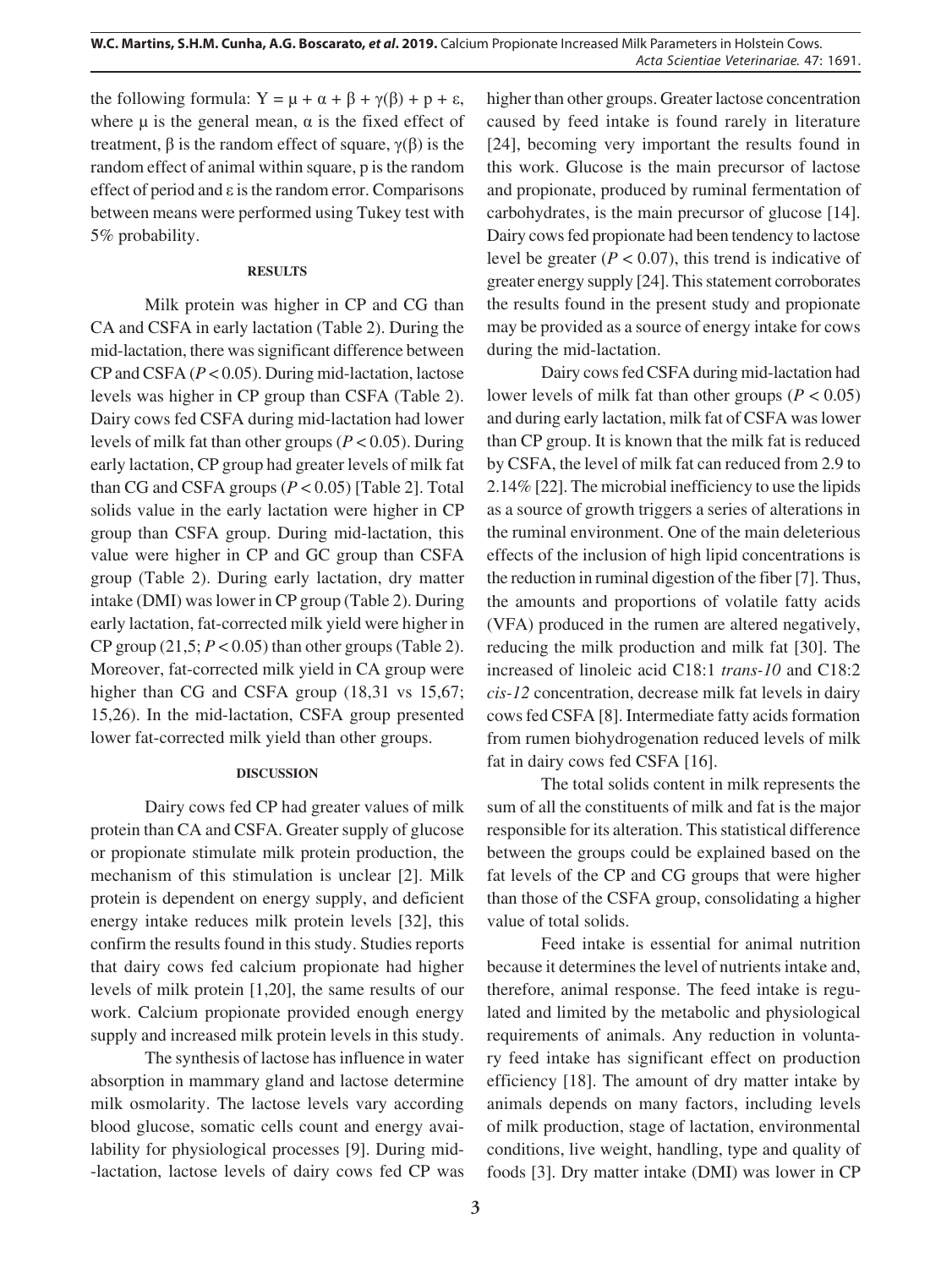**W.C. Martins, S.H.M. Cunha, A.G. Boscarato,** *et al***. 2019.** Calcium Propionate Increased Milk Parameters in Holstein Cows. *Acta Scientiae Veterinariae*. 47: 1691.

| Nutrient                       | CG     | CA    | CP    | <b>CSFA</b>  |
|--------------------------------|--------|-------|-------|--------------|
| Ingredients g kg <sup>-1</sup> |        |       |       |              |
| Corn Silage                    | 800    | 792.7 | 795.2 | 792.7        |
| Corn grain                     | 117.6  | 117.6 | 117.6 | 117.6        |
| Soybean meal                   | 70     | 70    | 70    | 70           |
| Limestone                      | 1      | 1     | 1     | $\mathbf{1}$ |
| Sodium Clhoride                | 1.4    | 1.4   | 1.4   | 1.4          |
| Minerals and Vitamins*         | 10     | 10    | 10    | 10           |
| Calcium Acetate                |        | 7.3   |       |              |
| Calcium Propionate             |        |       | 4.8   |              |
| <b>CSFA</b>                    |        |       |       | 7.3          |
| Nutrient                       |        |       |       |              |
| Dry matter $g \text{ kg}^{-1}$ | 368    | 372   | 371   | 372          |
| Neutral detergente fiber       | 476    | 473   | 475   | 473          |
| Crude Protein                  | 109.5  | 108.9 | 108.9 | 108.9        |
| Total digestible nutrients     | 68.28  | 67.90 | 68.1  | 67.9         |
| Ethereal extract               | 24.66  | 24.5  | 24.6  | 30.7         |
| $NE$ (kcal $g^{-1}$ )          | 3995.2 | 3992  | 4000  | 3992         |

**Table 1.** Ingredient and chemical composition of the basal diet (in g/kg dry matter).

\*Calcium 220 g/kg; Phosphorus 60 g/kg; Sulfur 20 g/kg; Magnesium 20 g/kg; Potassium 35 g/kg; Sodium 70 g/kg; Cobalt 15 mg/kg; Copper 700 mg/ kg; Chrome 10.00 mg/kg; Iron 700 mg/kg; Iodine 40 mg/kg; Manganese 1600 mg/kg; Selenium 19 mg/kg; Zinc 2500 mg/kg; Vitamin A 400000 UI/kg; Vitamin D3 100000 UI/kg; Vitamin E 2400 UI/kg.

|                           | Early Lactation    |                    |                    | Mid-lactation     |                   |                    |                    |                    |
|---------------------------|--------------------|--------------------|--------------------|-------------------|-------------------|--------------------|--------------------|--------------------|
|                           | <b>CA</b>          | CP                 | <b>CSFA</b>        | <b>CG</b>         | <b>CA</b>         | CP                 | <b>CSFA</b>        | <b>CG</b>          |
| Lactose $(g L^{-1})$      | 4.49 <sup>a</sup>  | 4.37 <sup>a</sup>  | 4.40 <sup>a</sup>  | 4.39a             | $4.31^{ab}$       | 4.37 <sup>a</sup>  | 4.27 <sup>b</sup>  | 4.30 <sup>ab</sup> |
| Milk Protein $(g L^{-1})$ | 2.98 <sup>b</sup>  | 3.12 <sup>a</sup>  | 2.99 <sup>b</sup>  | 3.14 <sup>a</sup> | $3.10^a$          | $3.24^{\circ}$     | 3.14 <sup>a</sup>  | 3.13 <sup>a</sup>  |
| Milk Fat $(g L^{-1})$     | $3.23^{ab}$        | 3.47 <sup>a</sup>  | $2.84^{b}$         | 3.04 <sup>b</sup> | 3.23 <sup>a</sup> | 3.34 <sup>a</sup>  | $2.83^{b}$         | $3.50^{\circ}$     |
| Total Solids $(g L^{-1})$ | $11.7^{ab}$        | 11.96 <sup>a</sup> | 11.20 <sup>b</sup> | $11.49^{ab}$      | $11.6^{ab}$       | 11.92 <sup>a</sup> | 11.20 <sup>b</sup> | 11.89a             |
| $DMI^*(kg)$               | $15.43^{ab}$       | 15.16 <sup>b</sup> | $15.53^{\rm a}$    | $15.55^{\circ}$   | $15.23^{\rm a}$   | 14.78 <sup>a</sup> | 15 <sup>a</sup>    | $15.18^{a}$        |
| $FCM^{**}(L)$             | 18.31 <sup>b</sup> | 21.13 <sup>a</sup> | 15.26c             | 15.67c            | 17.09a            | 15.91a             | 13.2 <sup>b</sup>  | 16.50 <sup>a</sup> |

**Table 2.** Productive parameters of lactating dairy cows feeding energetic sources in the calcium salts forms.

\* Dry matter intake. \*\*Fat corrected milk 3.5%.

group (Table 2) during early lactation. Propionate infusion in puerperal dairy cows decrease dry matter intake [29]. The hypophagic effect of propionate in puerperal cows is greater than cows in mid-lactation, as found in this study. This occurs because propionate may stimulate satiety by oxidation via conversion to Acetyl-Coenzyme A or if uptake by the liver exceeds the neoglycogenic flow. Lower dry matter intake in dairy cows fed CP is still controversial, because some studies report no difference in dry matter intake [15] and in others trend of higher dry matter intake in dairy cows supplemented with propionate [16]. It is necessary more studies to confirm this statement.

Dairy cows in early lactation has marked increased of nutrient requirements to support milk production [17]. Support milk lactose synthesis in the mammary gland is the one of responsible for increase of nutrients requirements. In this period, the glucose demands increases 2 times more than during late gestation [21]. Propionate produced from ruminal fermentation is quantitatively the greatest contributor to gluconeogenesis during the periparturient period [27].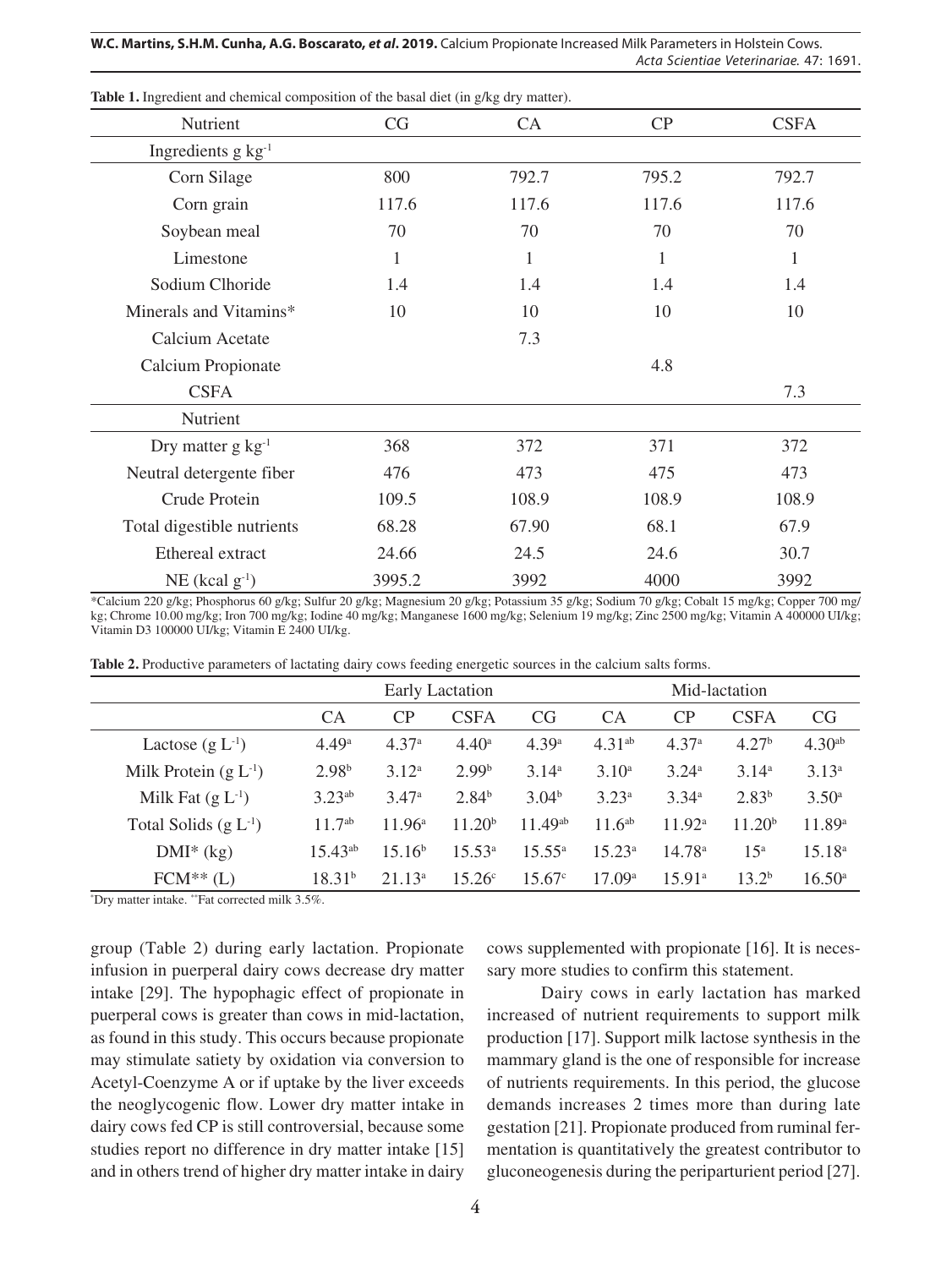**W.C. Martins, S.H.M. Cunha, A.G. Boscarato,** *et al***. 2019.** Calcium Propionate Increased Milk Parameters in Holstein Cows. *Acta Scientiae Veterinariae*. 47: 1691.

In ruminants, propionate has been used as an energetic source and can act as metabolic mediator of nutritional status [15]. In our study, dairy cows fed CP had higher milk yield than other groups, what other authors have already found [1]. In contrast, other authors reported no difference in milk yield in dairy cows fed calcium propionate [13,15], but in one of this studies dairy cows received CP in three moments: at calving, 24 h after calving and 7 days after calving [13]. Propionate is converted to glucose in the liver and it will be support lactose synthesis in the mammary gland. Propionate supplementation in this work provided better energetic supply and it is possible to consider, evaluating the milk yield.

Volatile fatty acids is the main products of ruminal fermentation of carbohydrates [12] and acetate is the major end product of rumen fermentation in the cow [31]. Acetate oxidation rather than glucose plays the important role in energy metabolism in ruminant [12]. It is responsible for lipid synthesis in ruminants adipose and mammary gland and acetate supply could affected milk fat yield in lactating cows [31]. The greater fat-corrected milk yield found in CA group in this work, during early lactation; prove the importance of acetate in energy metabolism of dairy cows. Milk yield was higher in dairy cows that received infusion of acetate during 4 days [31], this corroborates with results found in this work. Theoretically, supply acetate improve milk yield because provides energy for dairy cows in early lactation and mammary gland can use blood glucose to produces lactose, increasing the milk production.

The diet energy concentration and consumption rate determine energy intake, which limit milk yield. CSFA supplementation has been used to increase energy concentration of dairy cows diet, although may interfere with ruminal metabolism by reducing the digestibility of the fiber, hampering the microbial attack and provoking toxic effects on certain microorganisms [3]. There is also the formation of intermediary fatty acids from biohydrogenation, which results in lower production and availability of fatty acids for milk and milk fat synthesis [6]. Literature confirmed this statement [6], but the addition of CSFA decrease milk yield in dairy cows fed high-quality forage [10]. This fact also helps explain the lower milk yield in CSFA group in this study.

#### **CONCLUSIONS**

Calcium propionate, despite reduced dry matter intake during early lactation, it increased milk yield in this study. The propionate supply increased milk protein, lactose and milk fat and total solids during early lactation. It demonstrates that calcium propionate is a good additive for use in dairy cows during early lactation. Calcium acetate increased milk yield during early lactation, could be other option to provide a dairy cows in this period of lactation, but, calcium acetate supplementation requires further investigation.

#### MANUFACTURERS

1 Impextraco Latin America Com. e Ind. de Produtos para Nutrição Ltda. Curitiba, PR, Brazil.

2 Elanco Saúde Animal Ltda. São Paulo, SP, Brazil.

*Acknowledgements.* We thank the Universidade Paranaense for granting the animals and the necessary structure for research and CAPES by scholarship.

*Declaration of interest.* The authors report no conflicts of interest. The authors alone are responsible for the content and writing of the paper.

#### **REFERENCES**

- **1 Alberton L.R., Fanin M., Oro M., Savanhago R. & Martins W.D.C. 2013.** Efeito da suplementação de vacas com propionato de cálcio na dieta sobre a glicemia, produção e composição do leite. *Enciclopédia Biosfera.* 17: 1202-1212.
- **2 Bajramaj D.L., Curtis R.V., Kim J.J.M., Corredig M., Doelman J., Wright T.C. & Osborne V.R. 2017.** Addition of glycerol to lactating cow diets stimulates dry matter intake and milk protein yield to a greater extent than addition of corn grain. *Journal of Dairy Science.* 100: 1-12.
- **3 Duarte L.M.D., Stumpf Junior W., Fischer V. & Salla L.E. 2005.** Efeito de diferentes fontes de gordura na dieta de vacas Jersey sobre o consumo, a produção e a composição do leite. *Revista Brasileira de Zootecnia*. 34(6): 2020-2028.
- **4 Drackley J.K. & Cardoso F.C. 2014.** Prepartum and postpartum nutritional management to optimize fertility in highyielding dairy cows in confined TMR systems. *Animal.* 8(1): 5-14.
- **5 Evans E.H., Yoston S.A. & Binnendyk D.V. 1993.** Numerous factors affect milk protein percentage. *Feedstuffs*. 15: 14-21.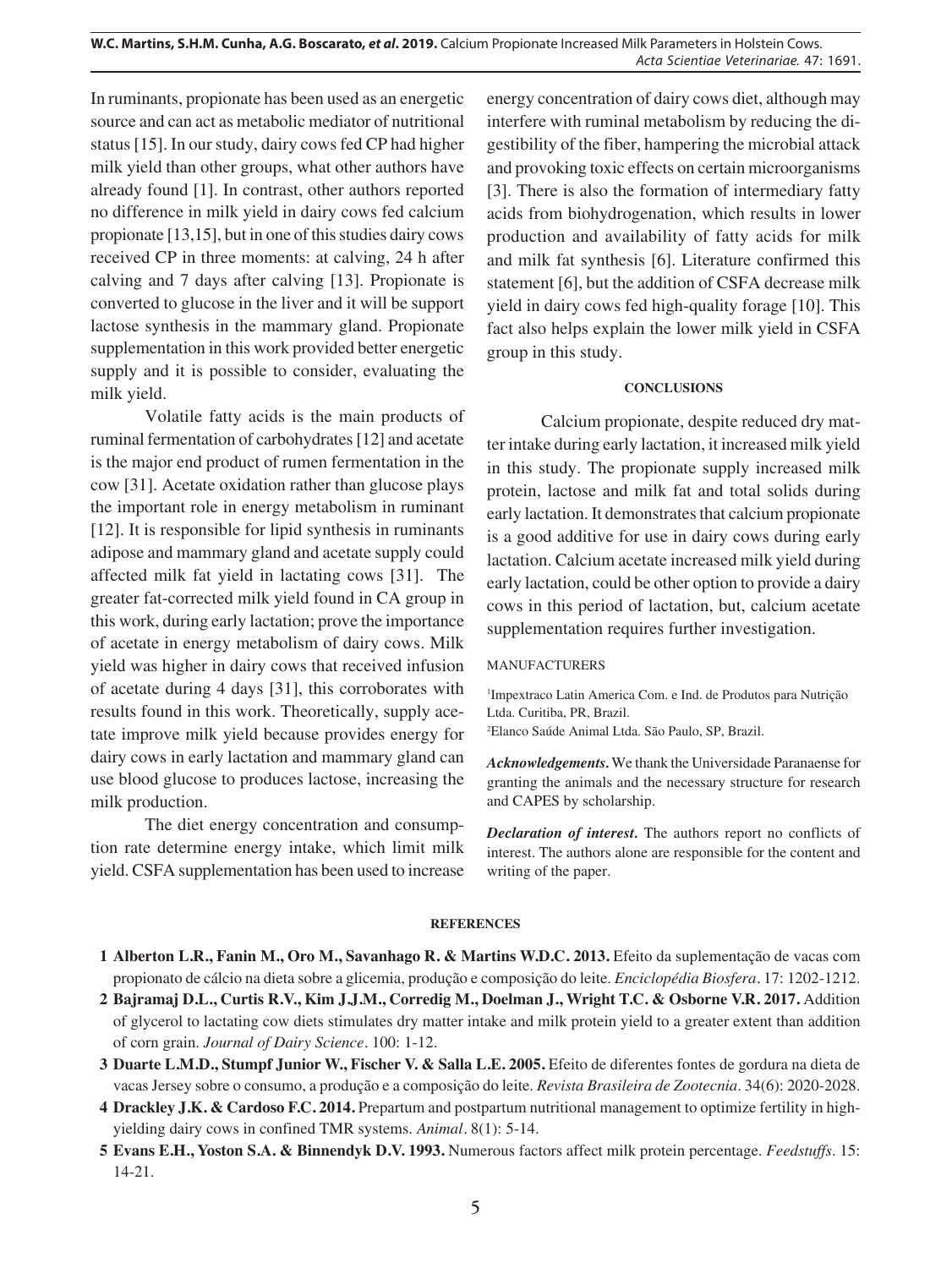- **6 Freitas-Júnior J.E., Rennó F.P., Silva L.F.P., Gandra J.R., Maturana-Filho M., Foditsch C. & Venturelli B.C. 2010.** Parâmetros sanguíneos de vacas leiteiras suplementadas com diferentes fontes de gordura. *Ciência Rural.* 40(4): 950-956.
- **7 Goularte S.R.,** Ítavo **L.C.V., Santos G.T.,** Ítavo **C.C.B.F., Oliveira L.C.S., Favaro S.P., Dias A.M., Torres-Junior R.A.A. & Bittar C.M.M. 2011.** Ácidos graxos voláteis no rúmen de vacas alimentadas com diferentes teores de carboidrato na dieta. *Arquivo Brasileiro de Medicina Veterinária e Zootecnia.* 63(6): 1479-1486.
- **8 Harvatine K.J. & Allen M.S. 2006.** Effect of fatty acid suplements on milk yeld and energy balance of lactating dairy cows. *Journal of Dairy Science*. 89(3): 1081-1091.
- **9 Henao-Velásquez A.F., Múnera-Bedoya O.D., Herrera A.C., Agudelo-Trujillo J.H. & Cerón-Muñoz M.F. 2014.** Lactose and milk urea nitrogen: fluctuations during in Hosltein cows. *Revista Brasileira de Zootecnia.* 43(9): 479-484.
- **10 Hu Z.Y., Yin Z.Y., Lin X.Y., Yan Z.G. & Wang Z.H. 2015.** Effects of feeding fatty acid calcium and the interaction of forage quality on production performance and biochemical indexes in early lactation cow. *Journal of Animal Physiology and Animal Nutrition.* 99(5): 899-904.
- **11 Juchem S.O., Santos F.A.P., Imaizumi H., Pires A.V. & Barnabé E.C. 2004.** Production and blood parameters of Holstein cows treated prepartum with sodium monensin or propylene glycol. *Journal of Dairy Science*. 87(3): 680-689.
- **12 Kaneko J.J. 2008.** Carbohydrate metabolism and its diseases. In: Kaneko J.J., Harvey J.W. & Bruss M.L. (Eds). *Clinical Biochemistry of Domestic Animals*. 6th edn. San Diego: Elsevier, pp.45-80.
- **13 Kara Ç., Orman A., Udum D., Yavuz H.M. & Kovanlikaya A. 2009.** Effects of calcium propionate by different numbers of applications in first week postpartum of dairy cows on hypocalcemia, milk production and reproductive disorders. *Italian Journal of Animal Science*. 8(2): 259-270.
- **14 Lemosquet S., Raggio G., Lobley G.E., Rulquin H., Guinard-Flament J. & Lapierre H. 2009.** Whole-body glucose metabolism and mammary energetic nutrient metabolism in lactating dairy cows receiving digestive infusions of casein and propionic acid. *Journal of Dairy Science.* 92(12): 6068-6082.
- **15 Liu Q., Wang C., Yang W.Z., Guo G., Yang X.M., He D.C., Dong K.H. & Huang Y.X. 2010.** Effects of calcium propionate supplementation on lactation performance, energy balance and blood metabolites in early lactation dairy cows. *Journal of Animal Physiology and Animal Nutrition.* 94(5): 605-614.
- **16 MacNamara J.P. & Valdez F. 2005.** Adipose tissue metabolism and production responses to calcium propionate and chromium propionate. *Journal of Dairy Science.* 88(7): 2498-2507.
- **17 Mann S., Leal Yepes F.A., Overton T.R., Wakshlag J.J., Lock A.L., Ryan C.M. & Nydam D.V. 2015.** Dry period plane of energy: Effects on feed intake, energy balance, milk production, and composition in transition dairy cows. *Journal of Dairy Science.* 98: 3366-3382.
- **18 Maggioni D., Marques J.A., Rotta P.P., Zawadzki F., Ito R.H. & Prado I.N. 2009.** Ingestão de alimentos. *Semina*. 30(4): 963-974.
- **19 Martins W.D.C., Cunha S.H.M., Boscarato A.G., Lima J.S., Esteves-Junior J.D., Uliana G.L.T., Pedrini M.T. & Alberton L.R. 2018.** Blood parameter of lactating dairy cows fed calcium salts as energetic sources. *Acta Scientiae Veterinariae.* 46: 1599. 7p. dx.doi.org/ 10.22456/1679-9216.85932.
- **20 Matras J., Klebaniuk R. & Kovalczuk-Vasilev E. 2012.** Impact of glucogenic additive in transition dairy cow diets varying ruminal starch degrability on yeld and composition of milk and reproductive parameters. *Czech Journal Animal Science*. 57(7): 301-311.
- **21 McCarthy M.M., Piepenbrink M.S. & Overton T.R. 2015**. Associations between hepatic metabolism of propionate and palmitate in liver slices from transition dairy cows. *Journal of Dairy Science.* 98(10): 7015-7024.
- **22 Medeiros S.R., Oliveira D.E., Aroeira L.J.M., McGuire M.A., Bauman D.E. & Lanna D.P. 2010.** Effects of dietary supplementation of rumen-protected conjugated linoleic acid to grazing cows in early lactation, *Journal of Dairy Science*. 93(3): 1126-1137.
- **23 National Research Council NRC. 2001.***Nutrient Requeriments of Dairy Cattle*. 7th edn. Washington D.C.: NRC, 381p.
- **24 Patton R.S., Sorenson C.E. & Hippen R. 2004.** Effects of dietary precursors and fat on feed intake and carbohydrate status of transition dairy cows. *Journal of Dairy Science.* 87(7): 2122-2129.
- **25 Osorio J.H. & Vinazco J. 2010.** El metabolismo lipídico bovino y su relación com la dieta, condicion corporal, estado productivo y patologias asociadas. *Biosalud.* 9(2): 52-56.
- **26 Rabiee A.R., Breinhild K., Scott W., Golder H.M., Block E. & Lean I.J. 2012.** Effect of fat additions to diets of dairy cattle on milk production and components: A meta-analysis and meta-regression. *Journal of Dairy Science.* 95(6): 3225-3247.